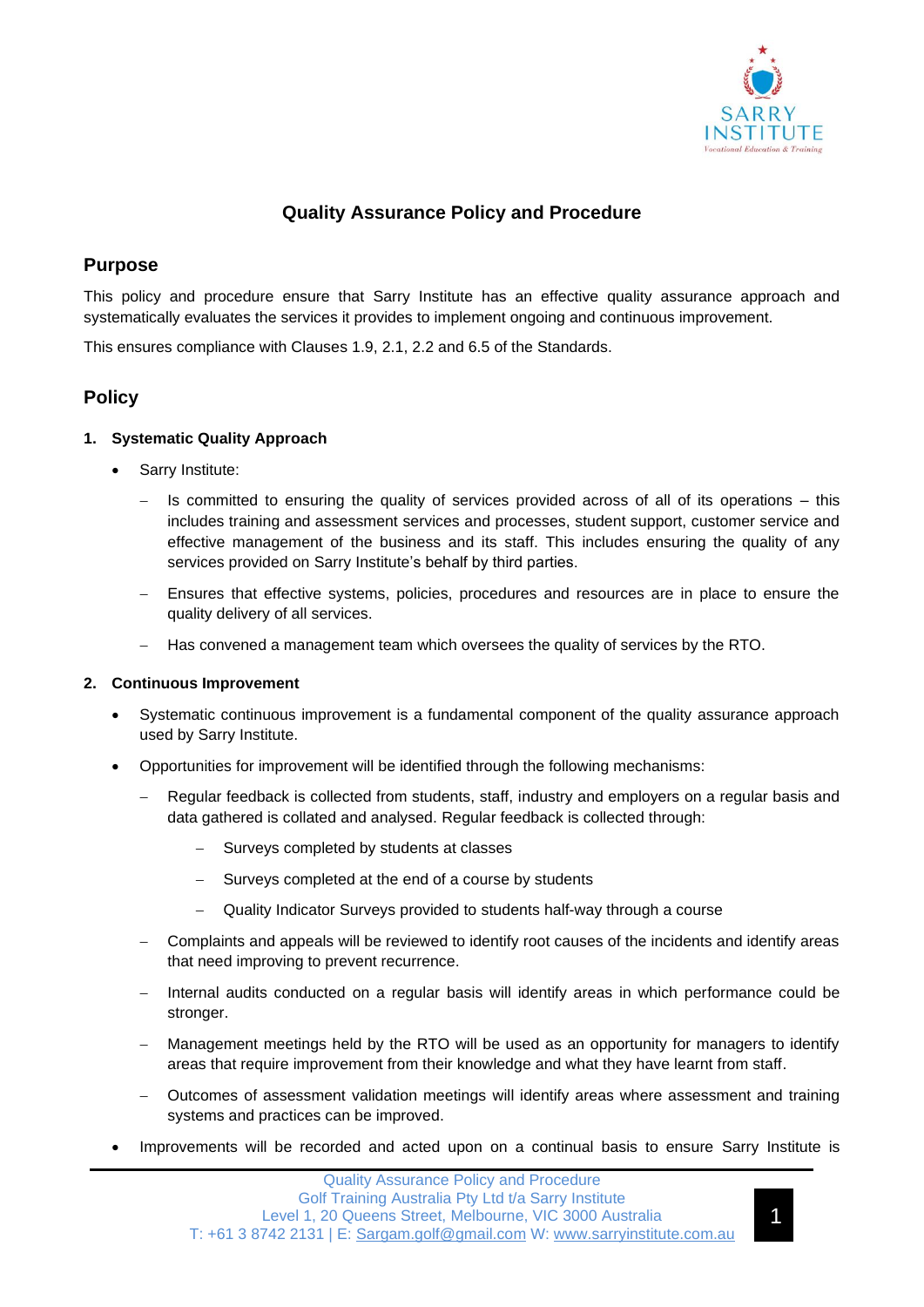

responsive to areas that require improvement.

### **3. Internal Audits**

• As an RTO, Sarry Institute is required to comply with the requirements of the VET Quality Framework and the Standards for RTOs 2015. Regular internal audits are scheduled to monitor ongoing compliance with these requirements and ensure quality delivery. Refer to our *VET Regulation and Legislation Policy and Procedure* for further details about our internal audits.

## **Procedures**

### **1. Feedback and Surveys**

Relevant to SRTOs: Clause 2.2

| <b>Procedure</b> |                                                                                                                                                                                                                                                                                      | <b>Responsibility</b>                         |   |
|------------------|--------------------------------------------------------------------------------------------------------------------------------------------------------------------------------------------------------------------------------------------------------------------------------------|-----------------------------------------------|---|
|                  | A. Collect student feedback at the end of each unit/cluster.<br>At the last class of each unit/cluster, provide the Unit/Cluster Feedback                                                                                                                                            | Trainer/Assessor<br>Administration            | & |
|                  | Survey to all students.                                                                                                                                                                                                                                                              | Manager                                       |   |
|                  | The survey is optional however all students should be encouraged to hand<br>back a completed survey.                                                                                                                                                                                 |                                               |   |
|                  | Submit returned surveys to office for collation.                                                                                                                                                                                                                                     |                                               |   |
|                  | <b>B. Collect Quality Indicator Surveys from students - Learner Engagement</b>                                                                                                                                                                                                       | Trainer/Assessor                              | & |
|                  | The Quality Indicator Survey will be provided to students at the half-way point<br>of their scheduled course duration.                                                                                                                                                               | Administration<br>Manager                     |   |
| $\bullet$        | Encourage all students to complete the survey as Sarry Institute is required to<br>collect responses from at least 50% of students.                                                                                                                                                  |                                               |   |
|                  | Students should hand in completed surveys at the class.                                                                                                                                                                                                                              |                                               |   |
|                  | Provide completed surveys to the office for collation.                                                                                                                                                                                                                               |                                               |   |
|                  | C. Collect exit surveys or RPL candidate surveys from students upon<br>course completion                                                                                                                                                                                             | Trainer/Assessor<br>Administration<br>Manager | & |
| $\bullet$        | At the final class of a course provide students with a Student Exit Survey or an<br>RPL Candidate Feedback Survey (for RPL Candidates). All students should<br>be encouraged to complete and return at least one of these surveys<br>(whichever is most relevant to enrolment type). |                                               |   |

2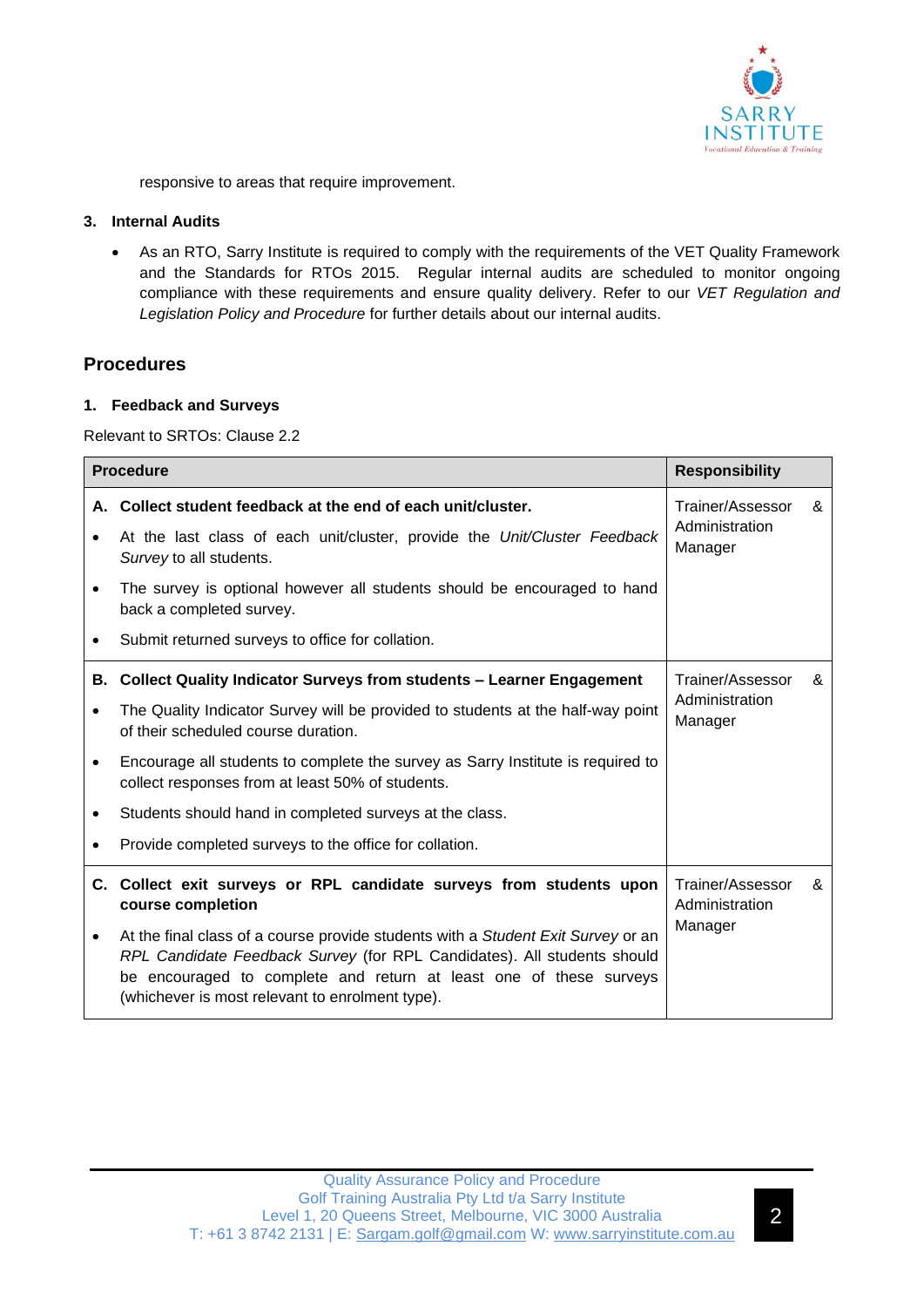

| <b>Procedure</b> |                                                                                                                                                                                                                                                                                                                                                                                                                                                                                                                              | <b>Responsibility</b>                                |
|------------------|------------------------------------------------------------------------------------------------------------------------------------------------------------------------------------------------------------------------------------------------------------------------------------------------------------------------------------------------------------------------------------------------------------------------------------------------------------------------------------------------------------------------------|------------------------------------------------------|
|                  | D. Collect feedback from staff                                                                                                                                                                                                                                                                                                                                                                                                                                                                                               | Administration<br>Manager<br>&<br>Compliance Manager |
| $\bullet$        | Request for all trainers and assessors to complete a Trainer/Assessor<br>Feedback Form at least twice annually - this asks a range of questions on<br>training and assessment practices.                                                                                                                                                                                                                                                                                                                                     |                                                      |
| $\bullet$        | Other staff are asked to provide formal and informal feedback at any time by<br>discussing feedback with their manager, or to make improvement<br>suggestions, by filling in a Suggestion for Improvement Form.                                                                                                                                                                                                                                                                                                              |                                                      |
|                  | E. Collate surveys using relevant collation tool                                                                                                                                                                                                                                                                                                                                                                                                                                                                             | Administration                                       |
| $\bullet$        | Throughout the year, completed surveys will be returned.                                                                                                                                                                                                                                                                                                                                                                                                                                                                     | Officer                                              |
| $\bullet$        | They should be collated using the relevant collation tool quarterly for any<br>surveys received during the preceding period, or at the end of a cluster/ unit/<br>class-group for a certain cohort.                                                                                                                                                                                                                                                                                                                          |                                                      |
| $\bullet$        | Collate each different type of survey separately.                                                                                                                                                                                                                                                                                                                                                                                                                                                                            |                                                      |
| $\bullet$        | Use the collated data to identify areas that show weakness, and/or require<br>improvement.                                                                                                                                                                                                                                                                                                                                                                                                                                   |                                                      |
| $\bullet$        | A summary of the collation should be recorded on the Feedback Register.                                                                                                                                                                                                                                                                                                                                                                                                                                                      |                                                      |
| $\bullet$        | Bring completed analysis to the next management meeting to discuss. This<br>will include making a plan for implementing identified improvements and<br>discussing all feedback received.                                                                                                                                                                                                                                                                                                                                     |                                                      |
|                  | F. Feedback Register                                                                                                                                                                                                                                                                                                                                                                                                                                                                                                         | Administration                                       |
| $\bullet$        | The Feedback Register is used to record the feedback received by the RTO<br>where there is no other suitable place for it to be recorded. For example<br>information received during a complaint or appeal (which may be considered<br>feedback) will go on the Complaints and Appeals Register. Feedback that<br>prompts an improvement item will go on the Continuous Improvement<br>Register. General feedback which may be positive or negative that doesn't<br>require action can be recorded on the Feedback Register. | Officer                                              |
|                  | The Feedback Register will be reviewed at each management meeting for<br>discussion and reflection on how the organisation can learn from the<br>feedback.                                                                                                                                                                                                                                                                                                                                                                   |                                                      |

## **2. Improvements**

Relevant to SRTOs: Clause 1.9, 2.2 and 6.5.

**Procedure Responsibility**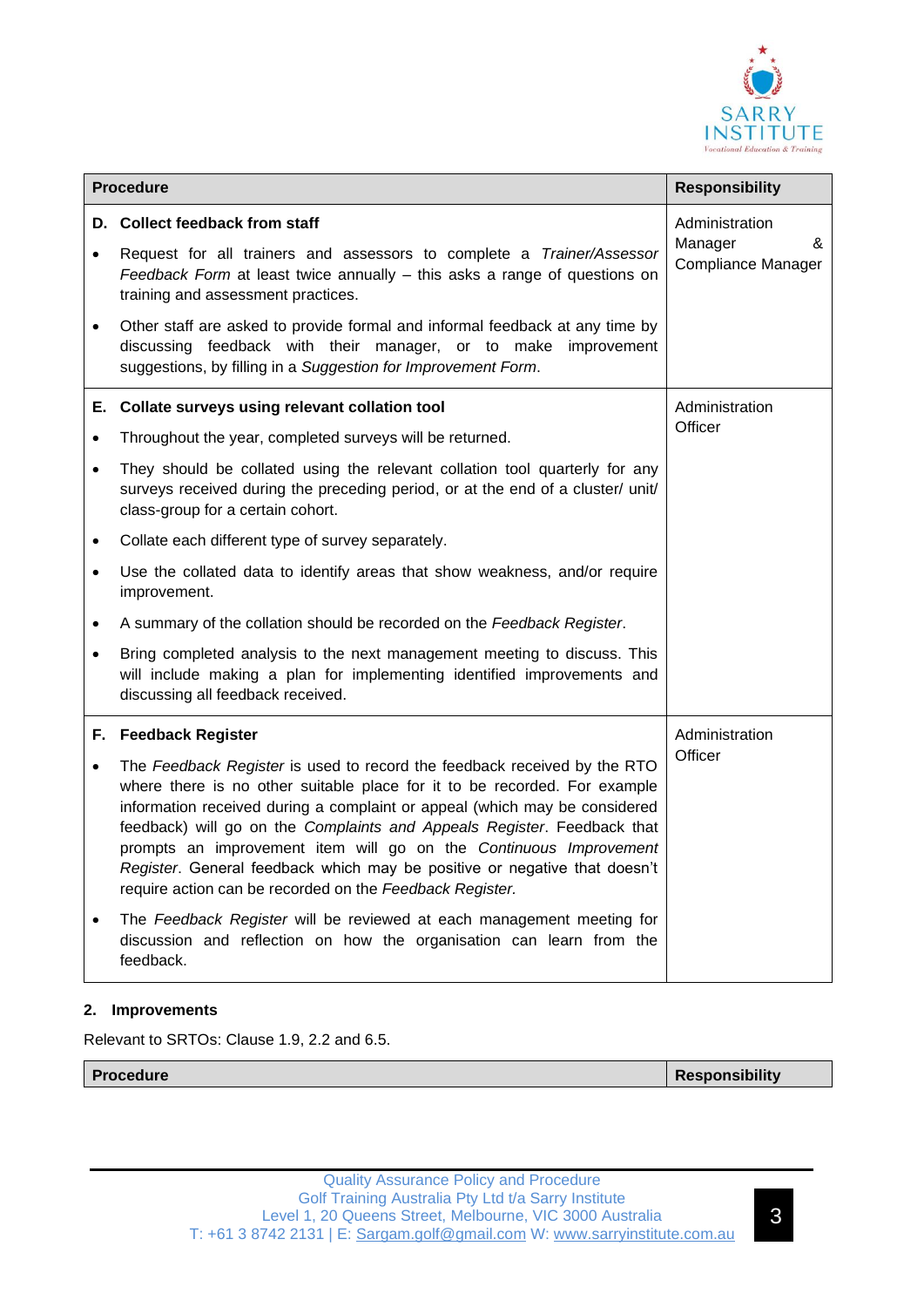

| <b>Procedure</b> |                                                                                                                                                                                                                                                                                                                                                                          | <b>Responsibility</b>     |
|------------------|--------------------------------------------------------------------------------------------------------------------------------------------------------------------------------------------------------------------------------------------------------------------------------------------------------------------------------------------------------------------------|---------------------------|
| А.               | <b>Continuous Improvement Register</b>                                                                                                                                                                                                                                                                                                                                   | Administration            |
|                  | The Continuous Improvement Register is a master list of all the improvement<br>suggestions identified and acted upon by the RTO.                                                                                                                                                                                                                                         | Officer                   |
| $\bullet$        | Improvements identified through feedback and surveys, quality indicator data,<br>management meetings, informal suggestions, assessment validation and<br>complaints and appeals will be recorded on the register.                                                                                                                                                        |                           |
| $\bullet$        | The register should be updated regularly with any improvement suggestions<br>made through formal and informal streams - such as Suggestion for<br>Improvement Forms, surveys etc.                                                                                                                                                                                        |                           |
| $\bullet$        | At each management meeting the register will be reviewed.                                                                                                                                                                                                                                                                                                                |                           |
| $\bullet$        | A plan will be put in place for implementing improvements during the meeting.                                                                                                                                                                                                                                                                                            |                           |
| $\bullet$        | Management meetings will also be used as an opportunity to identify<br>improvements made that may not have been recorded on the register.                                                                                                                                                                                                                                |                           |
|                  | The plan should be recorded on the register and items marked as complete<br>once the improvement has been made.                                                                                                                                                                                                                                                          |                           |
|                  | <b>B.</b> Complaints and appeals                                                                                                                                                                                                                                                                                                                                         | Management Team           |
| $\bullet$        | In line with the Complaints and Appeals P&P, complaints and appeals<br>incidents should be used as an opportunity to identify areas for improvement.                                                                                                                                                                                                                     |                           |
| $\bullet$        | Each complaint and/or appeal will be discussed at management meetings to<br>identify root causes and identify areas in which the RTO can improve and<br>learn from the incident to prevent recurrence.                                                                                                                                                                   |                           |
|                  | <b>C.</b> Assessment validation                                                                                                                                                                                                                                                                                                                                          | <b>Compliance Manager</b> |
|                  | The outcomes of validation sessions will be used as an opportunity to make<br>improvements to training and assessment systems and practices. Actions<br>identified during assessment validation should be documented on the<br>Continuous Improvement Register and discussed at the next management<br>meeting. Refer to the Assessment Validation Policy and Procedure. |                           |

## **3. Management Meetings**

| <b>Procedure</b> |                                                                                                        | <b>Responsibility</b> |
|------------------|--------------------------------------------------------------------------------------------------------|-----------------------|
|                  | A. Schedule dates annually                                                                             | Administration        |
|                  | At the commencement of each year, set dates for the management<br>meetings.                            | Officer               |
|                  | Invite all members of the management team to attend.                                                   |                       |
|                  | Managers who have conflicting appointments should notify the meeting<br>organiser as soon as possible. |                       |

4